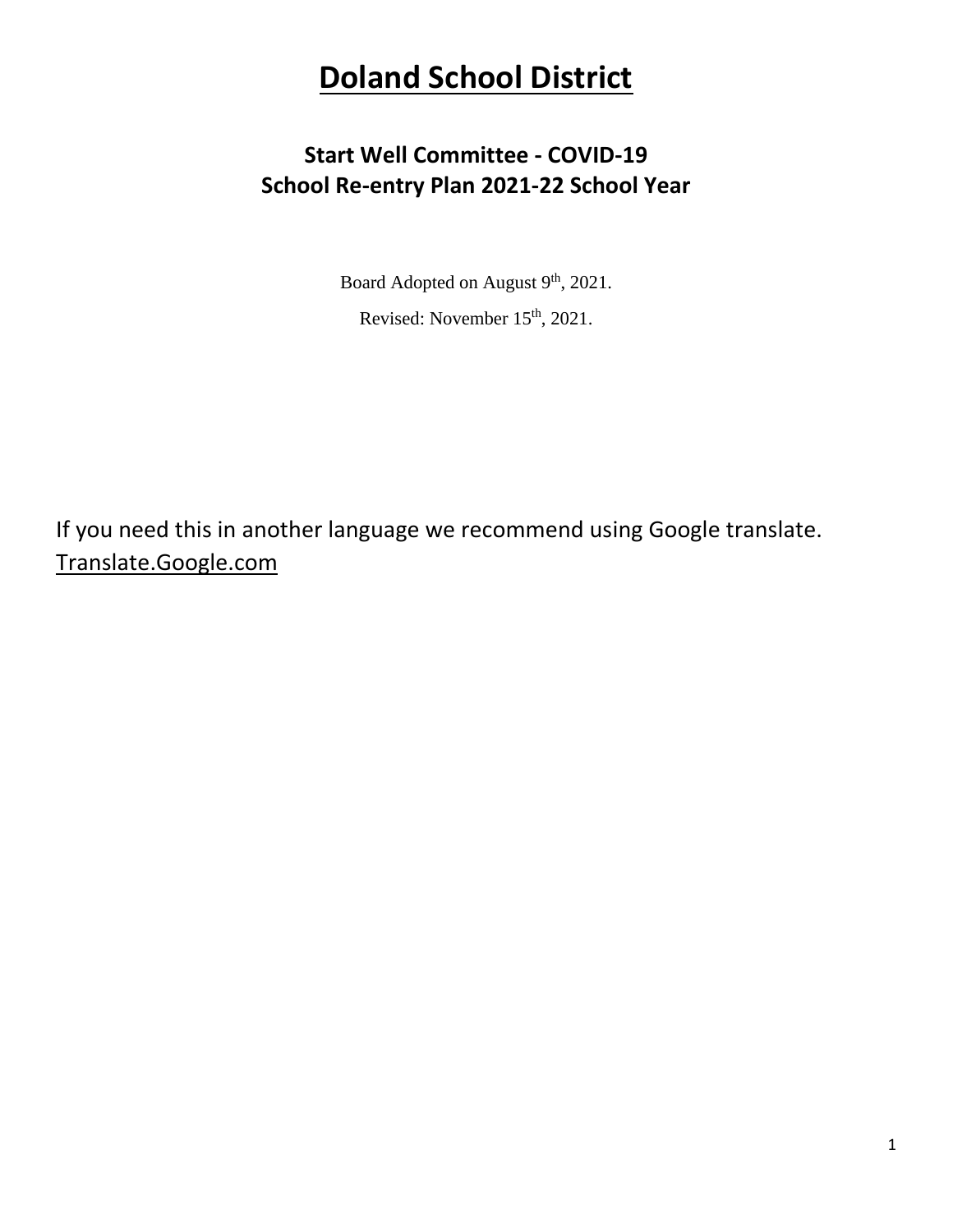#### **TABLE OF CONTENTS**

| Page                                             |
|--------------------------------------------------|
|                                                  |
| Self-Screening/Isolation/Quarantine Procedures 4 |
|                                                  |
|                                                  |
|                                                  |
|                                                  |
|                                                  |
|                                                  |
|                                                  |
|                                                  |
|                                                  |
|                                                  |
|                                                  |
|                                                  |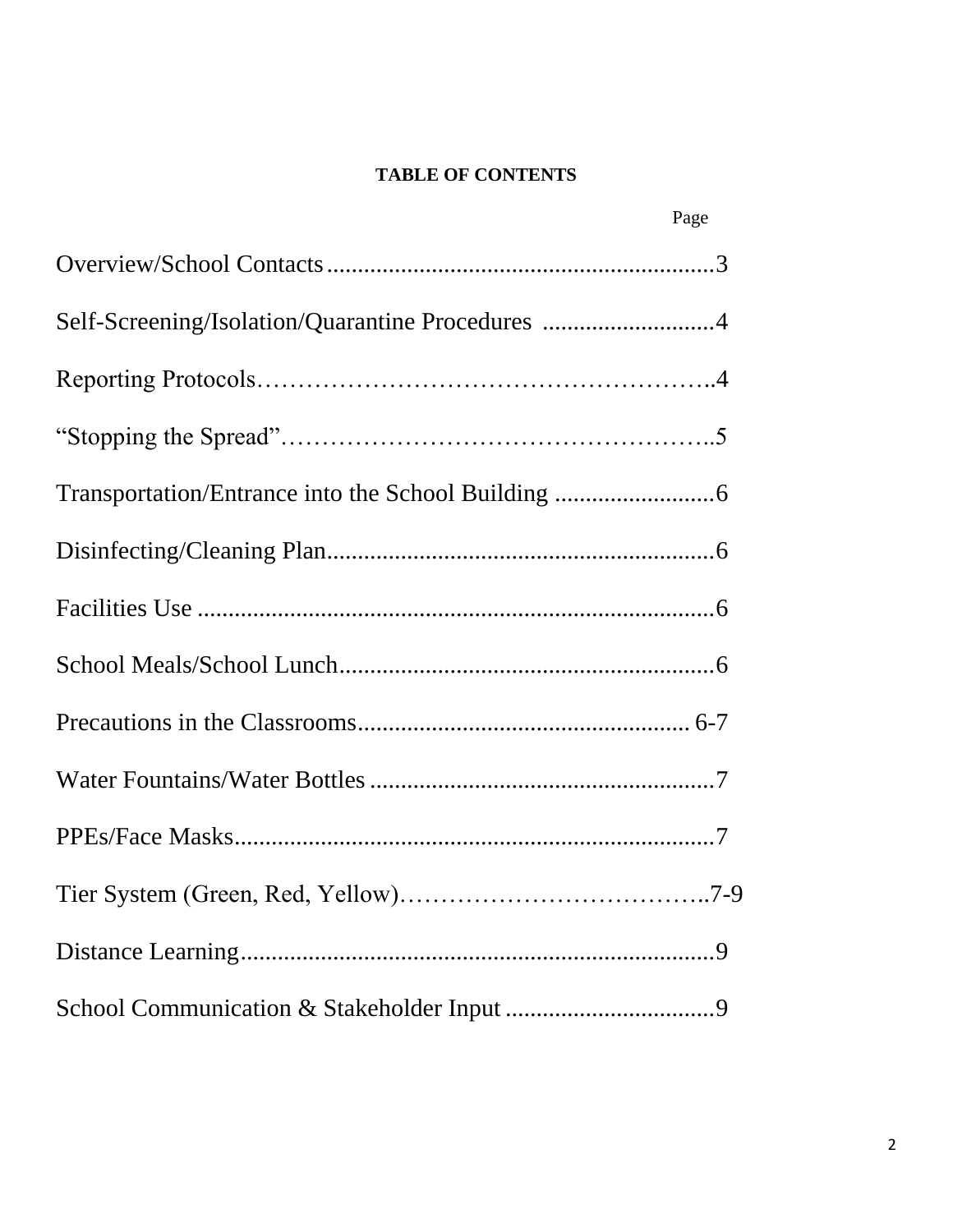# Overview/School Contacts

This document is the result of continued review from the school board, administrative team, Department of Health, and the Department of Education. The Doland School District has been working closely with DOH, DOE, and other area schools to create a plan that works well for our district. We love our students, and believe that children need to be in school! We know that students thrive in safe, structured and nurturing environments. We will strive to teach students "in the building" through a shared commitment from students, teachers, families, and staff to prevent the spread of COVID-19.

The COVID-19 virus required a school closure from March 16, 2020, for the remainder of the 2019-2020 school year. Doland School was successfully able to maintain both in-person and online learning for the entire 2020- 2021 school year.

This plan is for the 2021-2022 academic school year. Changes to this plan **may have to be made** in very short notice. The administration reserves the right to change (both more stringent or more relaxed procedures) the plan and procedures outlined in the plan.

The following contact numbers may be referenced for any individuals with questions about the 2021-2022 Opening Plan:

| • Jim Hulscher, Superintendent        | $605 - 635 - 6302$ ext. 1 |
|---------------------------------------|---------------------------|
| • Jeremy Wieseler, Principal          | 605-635-6302 ext. 2       |
| • Cindy LaBrie, Food Service Director | 605-635-6302              |
| • Jim Wagner, Head Custodian          | 605-635-6302              |
| • Sarah Lambert, Board Member         | 605-635-6302              |
| • Julie Schneider, Board Member       | 605-635-6302              |
|                                       |                           |

#### **STARTWELL COMMITTEE MEMBERS:**

- Jackie Ragatz, Sarah Lambert and Mollie LaBrie Parents
- Amanda Johnson (Elementary), Bailey Coats (High School), Madison Claymore (Colony) Teachers
- Julie Schneider and Natasha Noethlich Board Members
- Jim Wagner and Candace Mason staff
- Jim Hulscher and Jeremy Wieseler administration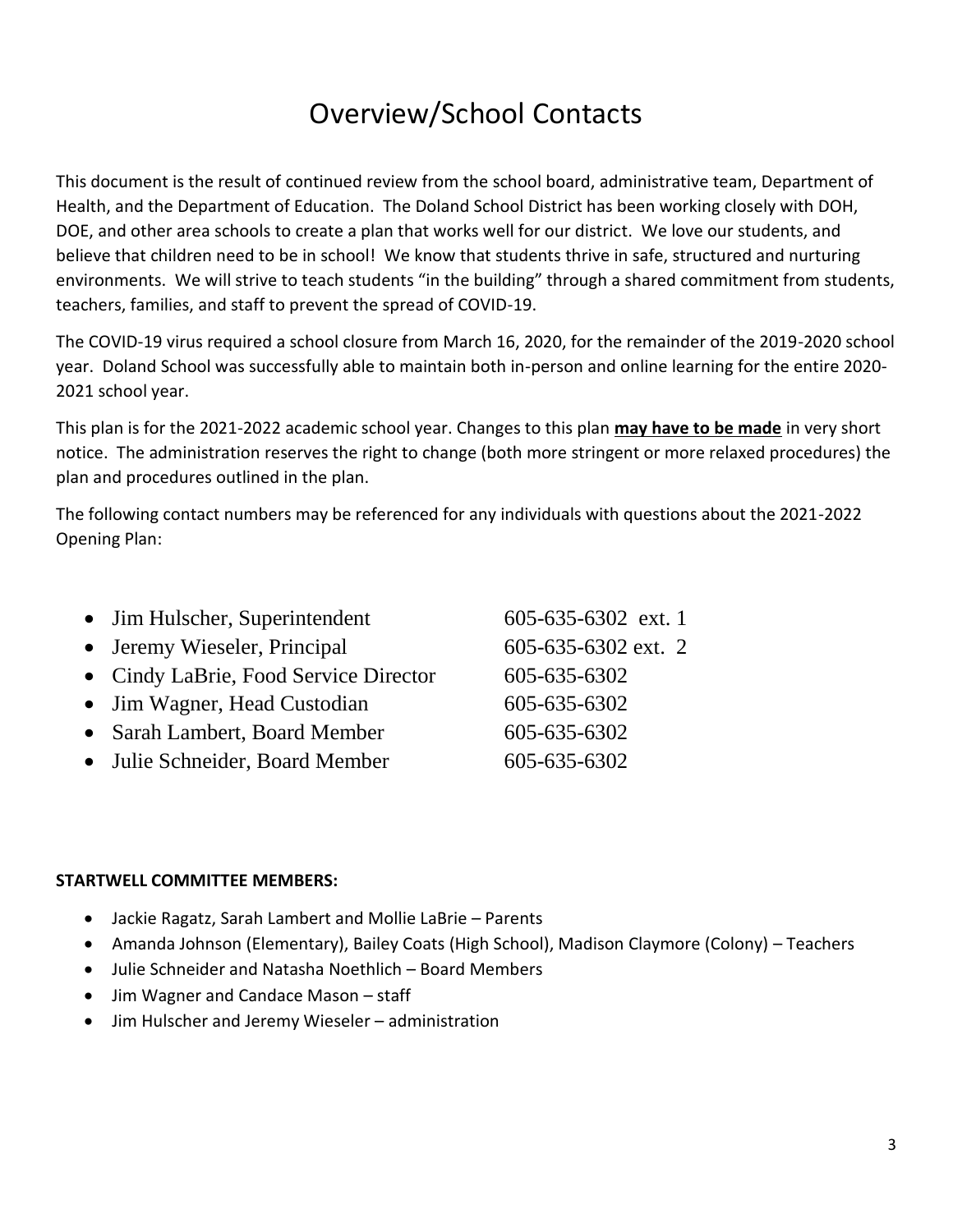## **Self-Screening**:

The success of the Doland School running as close to normal as possible will rely heavily on parents and students self-screening for symptoms and illness before ever getting on a bus or coming to school. We know that there will be times when students become ill at school and we will have procedures in place for that but we must ensure that students or staff do not come to school sick. The recommendation released by Department of Health is that if any student or staff has a temperature of 100.4 degrees or higher without Tylenol or Ibuprofen then they should not be in school. They may return to school once they are fever free for 24 hours without the use of Tylenol or Ibuprofen.

## **Isolations/Quarantine Procedures:**

- "Close Contacts" if **your child** is a considered a "close contact" from a school related function or the school is informed your child is a close contact.
	- o The school will attempt to notify the parent of the child being a close contact, monitor the child for symptoms, and check the child's temperature (considered a close contact) twice a day for 5 days after last contact with COVID positive person. The child may remain in school symptom free during this time.
- "Close Contacts" if a **Doland School STAFF member** is considered "close contact:"
	- $\circ$  If Vaccinated, they may return to work right away and the school will monitor their symptoms and check their temp twice per day for 5 days after last contact with COVID positive person.
	- $\circ$  If not vaccinated, they may return to work right away as long as they take a COVID test and the school will monitor their symptoms and check their temp twice per day for 5 days after last contact with COVID positive person
- **COVID Positive** a person who has tested positive for COVID will remain quarantined for 10 days or the current CDC guidelines.

## **REPORTING PROTOCOLS**

In an effort to better track spread and possible cases in our district, we are asking all employees and students/families to follow these reporting protocols when someone is sick or absent

#### **Staff:**

- Report absence to building administrator as soon as possible and be prepared to share symptoms if you are not feeling well.
- Report any changes to building supervisor if symptoms worsen or medical attention is needed.
- Return to school only when symptoms have subsided and it is safe to do so.

#### **Students:**

- Parents need to contact their respective school office as soon as possible when a student is absent.
- Be prepared to share symptoms if you are reporting an absences due to illness.
- Report any changes if symptoms worsen or medical attention is needed.
- Return to school only when symptoms have subsided or it is determined by health officials to be safe.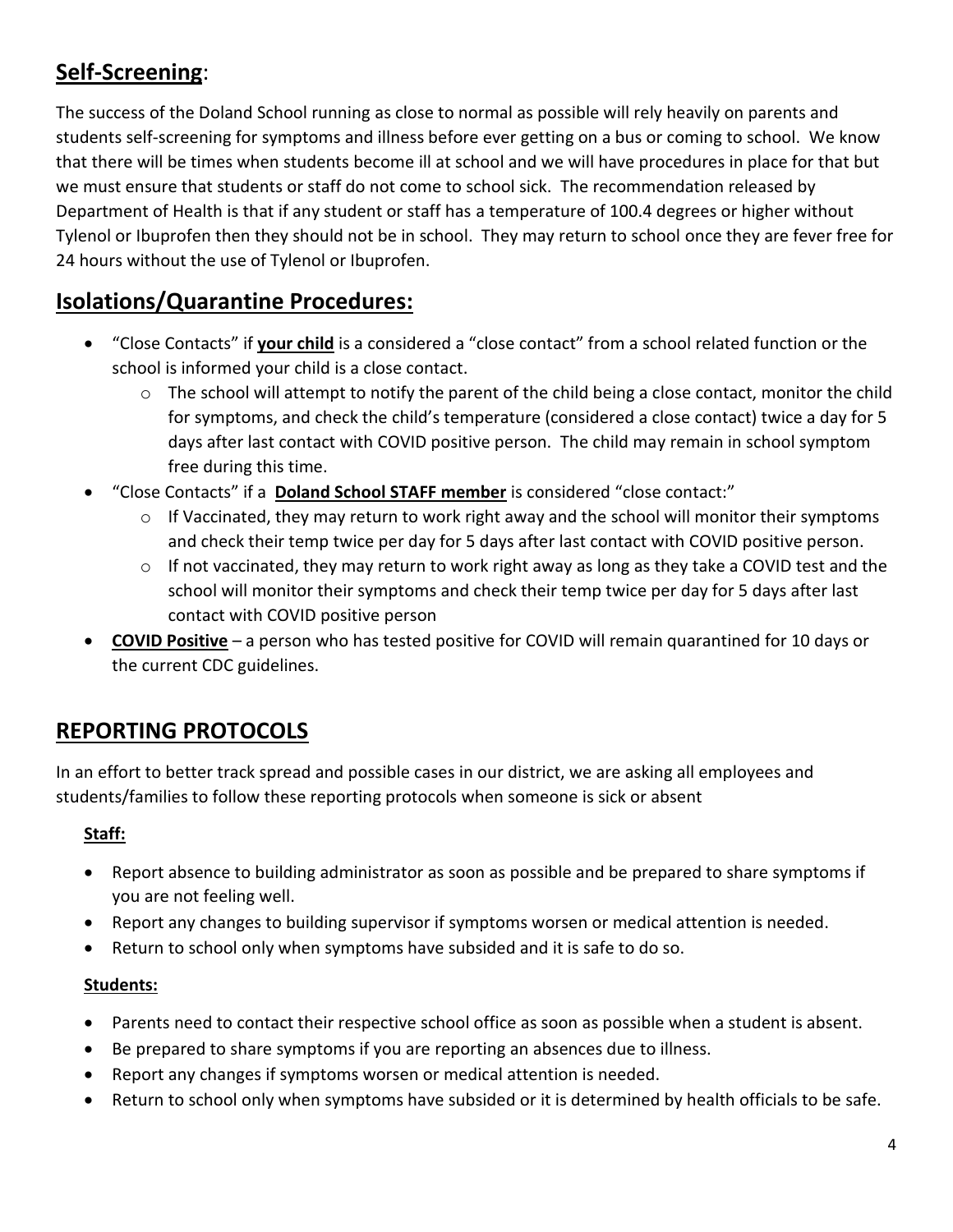### **What the School will do?**

- All employees were provided with the knowledge and resources to be vaccinated. The Doland School provided the vaccine and the  $2^{nd}$  dose on campus in the spring of 2021
- Monitor positive COVID-19 cases and its spread in our communities and schools, and follow the recommendations of health department officials regarding school closures, modified school schedules or in-school adjustments.
- Improve our digital curriculum to meet the needs of distance learning as it arises.
- Modify our method of delivery, however necessary, to ensure the health and well-being of students and staff.
- The attendance policy along with semester tests will return for the 21-22 school year.
	- $\div$  In the past students in grades 7-12 would be allowed to miss a cumulative of 2 days, this will be increased to 4 days in accordance with the semester test guidelines
	- $\theta$  In the past with "2 days" it was considered "14 hours" with it moving to 4 days it would now be considered "28 hours." However a student may NOT miss the same period more than 6 times within the guidelines unless the period is a study hall. For example: a student may not miss first hour Algebra I class 20 times and still be under the semester test guidelines.
	- $\ominus$  Students will be "exempt" for attendance if it is COVID related either COVID positive or a "close contact" with medical proof or parental proof.
- Chromebooks will be available to take home if needed due to quarantine or remote learning for students in grades 1-8 and high school students will still have their laptops
- Google Classroom will be used as the primary platform for the Doland School.

#### **What families can do:**

- Understand that these guidelines are determined by health, educational and school professionals in an effort to care for you child, considering the physical environment, time spent in school, and the potential risk to the health of our students, staff, and families.
- Monitor family members' temperatures daily. If temperature reaches 100.4 follow recommended health protocol.
- Keep your child home if they have a fever, cough, cold or flu symptoms, and have them return only when these symptoms have subsided.
- Follow district defined reporting protocol when your child is gone from school.
- Create a family plan in case your child is sent home from school/bus due to high temperature or is required to be quarantined or isolated.
- Prepare to adapt to change. From March 13, 2020 to today, we know that things evolve and change quickly, and schedule modifications and/or closures may be unavoidable in the future.
- Understand we are here to assist you with your child's educational needs.
- Know that you as a guardian and parent have the right to keep your child home at any time as you assess risk as it relates to your family.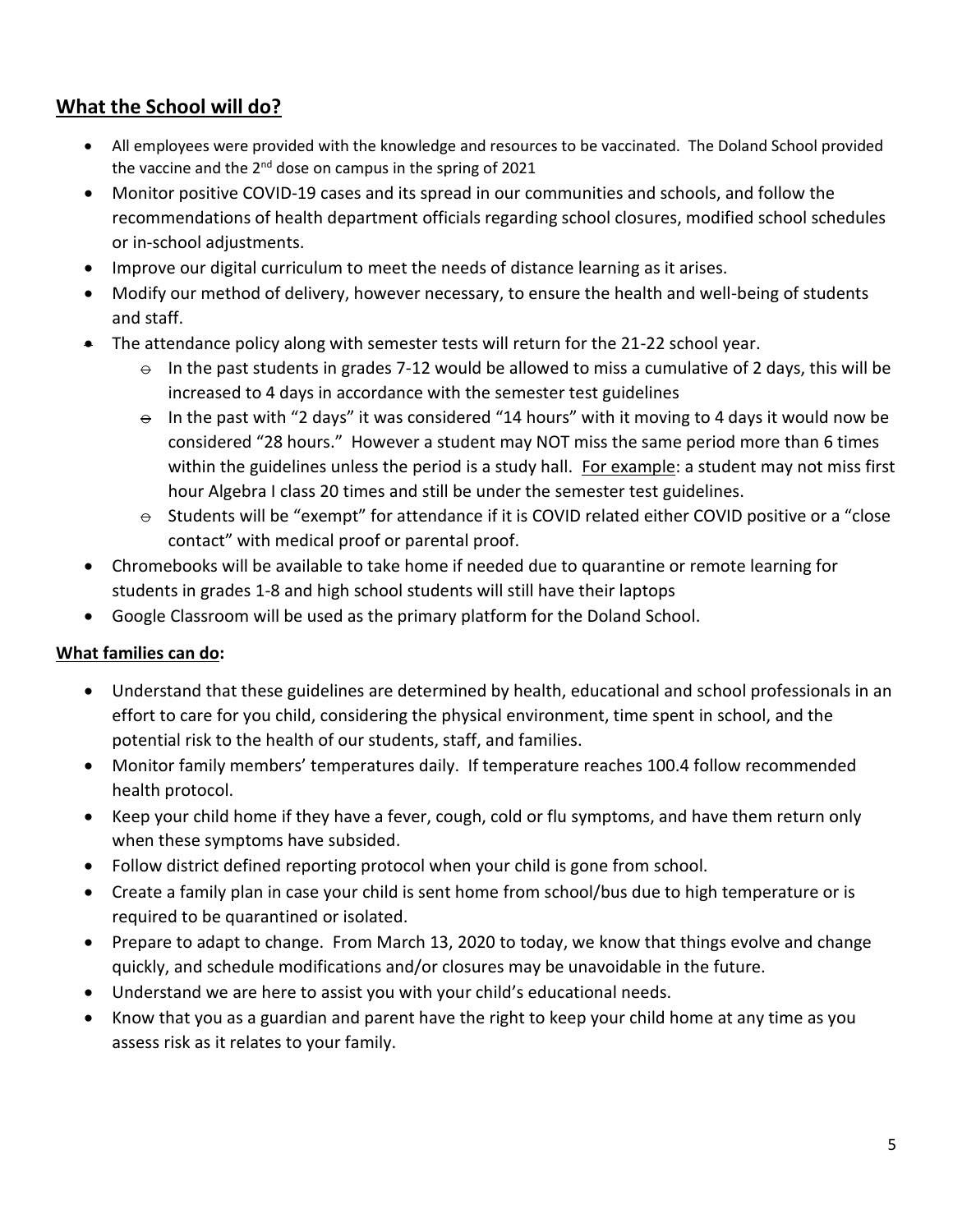## **Transportation/Entrance into the School Building:**

- Parents/Visitors will have limited access to school facilities during school hours. Check in at office require – official school business only.
- Drop-off or Pick-up of Student: Parent/Guardian will bring student to vestibule or pick-up at vestibule.
- Face coverings are optional but NOT required at this tier on school transportation.
- When possible social distancing will be practiced on the bus.

## **Disinfecting/Cleaning Plan:**

- o Bathrooms will be sanitized on a regular basis.
- $\circ$  Classrooms and common areas will be disinfected daily by non-janitorial staff.
- $\circ$  Common areas and classrooms will be disinfected each night once students have left the building by the janitorial staff.

## **Facility Use Agreements:**

- Non-essential individuals will be permitted inside the building only with administrative approval.
- These decisions will be based upon up-to-date information on community levels of transmission of Covid-19 and on a case by case basis.

## **School Meals/School lunch:**

- The school will provide lunch for any student out of school related to COVID. The family must notify the school by 8:30 AM that the child plans to take lunch, otherwise the school will assume the child is NOT getting school lunch. The lunch may be picked up in the vestibule by the main school door at 11:15.
- Lunchroom staff will wear masks OR shields while serving.
- Spread out tables, classes/grades will sit together and lunch times may be modified
- Silverware will be pre-wrapped.

## **Precautions in the Classroom:**

- Doland School is open and operating as normal under strict hygiene and cleaning regimens.
	- o Hand Sanitizer available in all classrooms, hallways, and entrances.
	- o Sanitization wipes available in each classroom or at each table.
	- o Hand washing will be built into the elementary schedule.
- Classroom arrangements giving as much distance as possible between desks and social distancing practiced as much as possible
- Close proximity no longer than 15 minutes between staff and student practiced.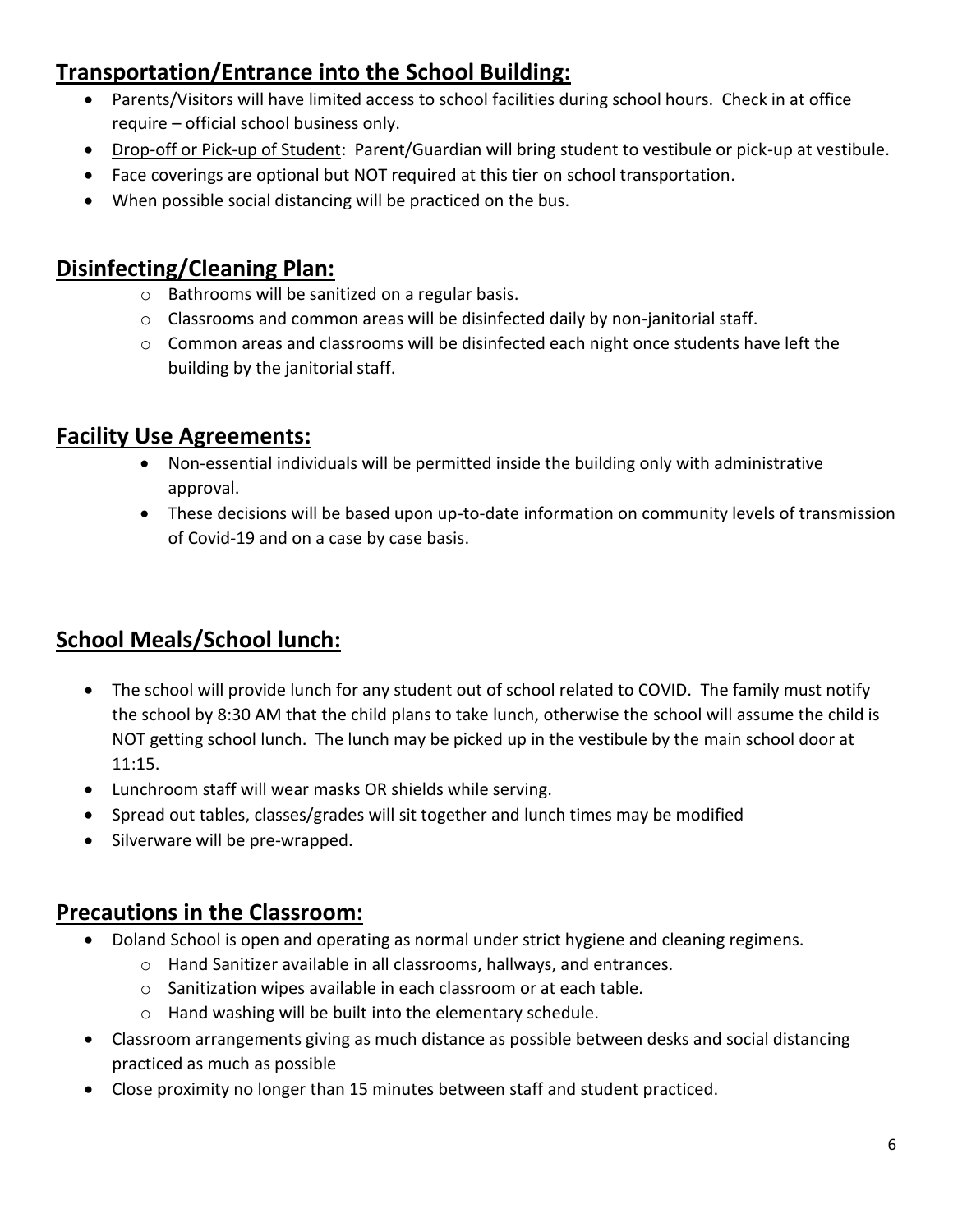- Mitigate risk/spread by encouraging physical distancing when possible, proper hand hygiene, sanitization, hallway flow adjustments, adjusting lunch times and seating, recess modification and spacing of students in common areas.
- Be aware of illness/symptoms in the student body and contact a student's family immediately if a student exhibits symptoms.

### **Water Fountains/Water Bottles:**

- Drinking fountains are closed but bottle filler stations will be available and students will need to bring their own water bottle from home.
- Drinking fountains and restrooms will be separated for each group. High School students will only be able to use a certain water bottle filling station and bathrooms

### **Face masks:**

- Face coverings are optional but NOT required at this time.
- The school district has face masks available for those that request one.

## **Green Tier, Orange Tier and Red Tier**:

The Doland School District will address the COVID-19 virus with three different tiers, which will depend on the spread of the disease in our district at a particular time during the school term. Tier Green will be the new normal for the 2020-2021 school term and will be followed based off the numbers in the area affected by COVID 19 with guidance from DOH and local medical professionals. Tier Orange will be followed when the number known cases and close contact in the area with guidance from the DOH and local medical professionals. Tier Red will be followed when there are significant positive cases among staff or students within the school or area. **The tiers will not necessarily be followed by all schools in the district if it can be determined that there is no exposure within other buildings**. **This means that the seven schools (Pre-School, Elementary, Doland Junior High, Doland High School within our district may be at different tiers during the same time period throughout the year**.

## **GREEN Tier**

### **New Normal – Based on COVID 19 numbers in area and guidance from DOH and local health professionals**

- **Student (with help of Parents) and Staff should self-screen daily prior to loading the bus or arriving at school.**
- Students/Staff will stay home when sick and will follow designated reporting protocols.
- Temperature checks by school personnel when symptoms are observed.
- Temperatures of 100.4 or higher, and students who are constantly coughing or showing flu like symptoms will be sent home. Students will be isolated for parent pick-up.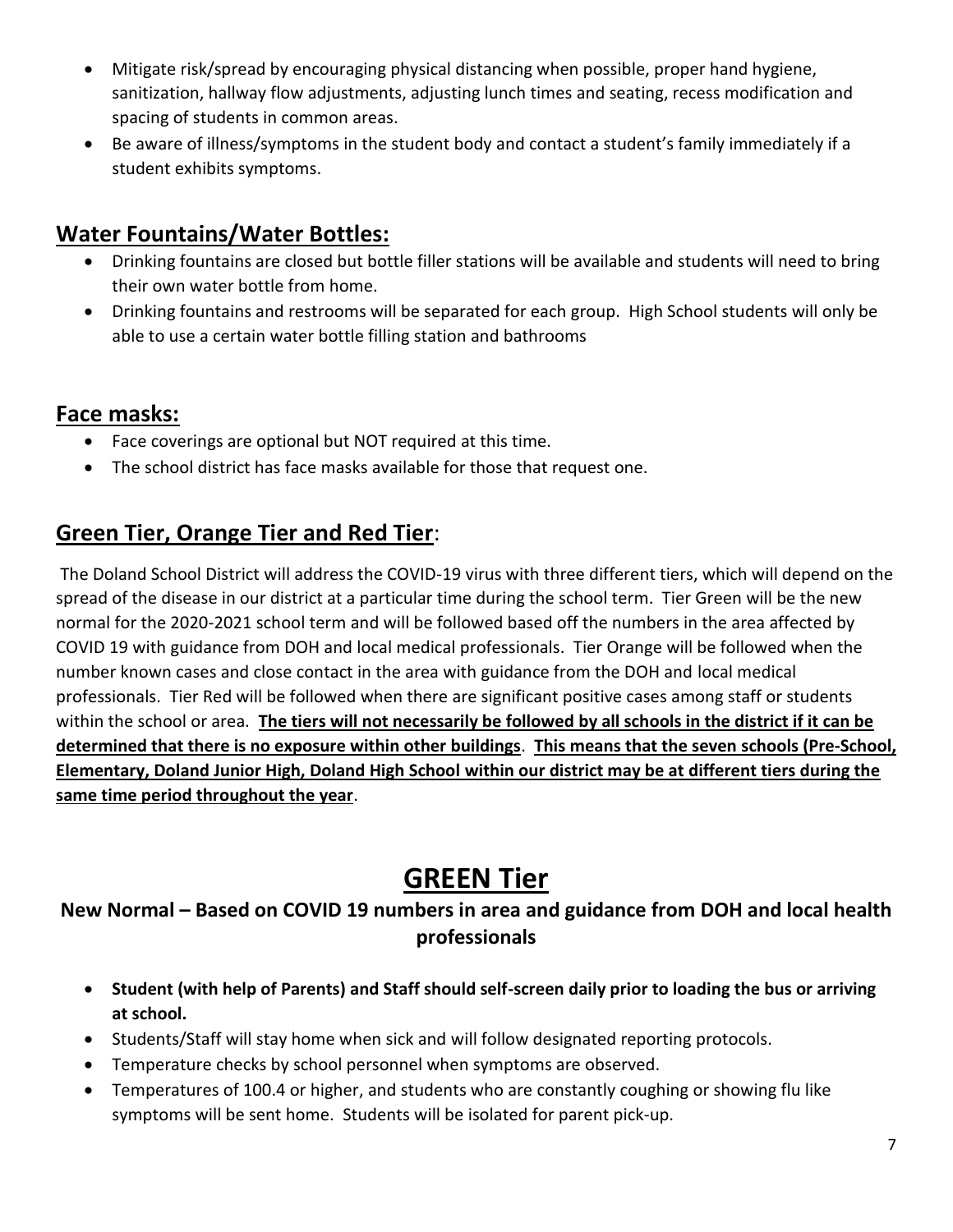#### • **SPORTS/EXTRA-CURRICULAR**

- o Activities in full session.
- o Regular spectator attendance
- o Streamed services will be provided where applicable.
- o Pre-participation self -screening before AM practices or events.
- $\circ$  Sports Equipment and Locker Rooms will be disinfected after each practice and during drills/activities when applicable.

## **YELLOW Tier**

#### **Active Cases in Communities or District (All of GREEN, Plus…)**

- Temperatures will be checked when students enter the school facilities.
- Face coverings **required** for one-to-one interaction.
- Face coverings **required** during movement.
- Parents/Visitors will have no access to school facilities during school hours without a prior appointment with the building administrator.
- **FOOD SERVICE:**
	- o No moving around during lunchtime or switching tables.
	- $\circ$  Students will either eat in their classrooms, the gym or in the lunchroom on one side of the table depending on available space
	- o Grab & Go meals may be used

#### • **TRANSPORTATION/BUS ROUTES:**

- o Face covering **required** on school buses.
- o Buses will be loaded and unloaded by sections or rows.
- o Seating arrangements in bus routes before and after school
	- Siblings will sit together
	- First on towards the back

#### • **SPORTS/EXTRA-CURRICULAR**

- o Modified participation utilizing CDC/SDDOH/SDHSAA and local guidelines.
- o Temperatures will be checked before each practice.
- o Face coverings recommended for all coaches and managers.
- o Face coverings recommended for all spectators.

## **RED Tier**

**Active Cases and Exposure within a School Building (All of GREEN & ORANGE, Plus…)**